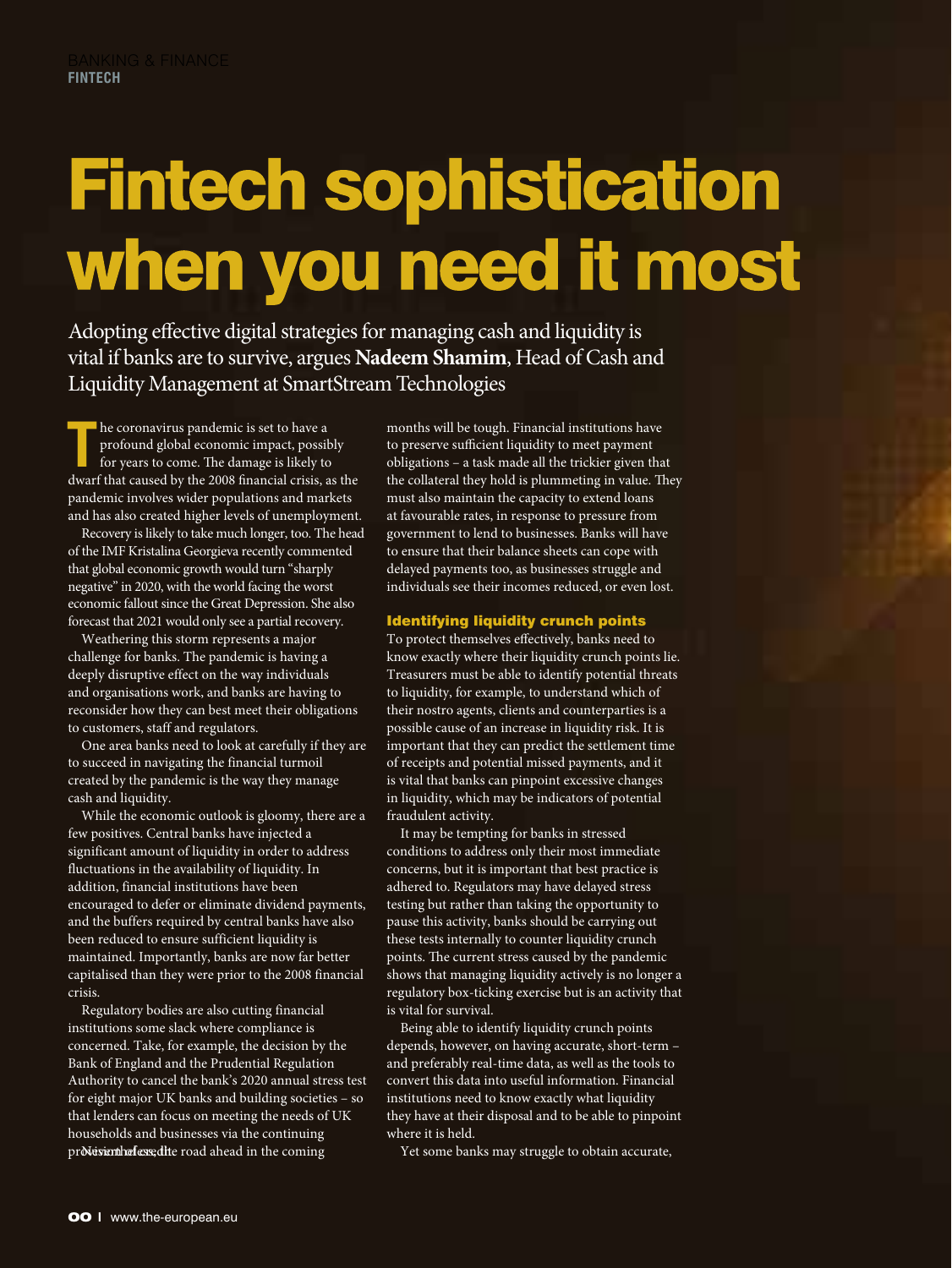timely information about their liquidity position, as a result of operational difficulties. Accessing the right information at the appropriate time assumes a bank has the internal capacity to access the required level of detail. Business continuity processes for many banks mean that operational models change. What happens when staff are working from home as a result of the pandemic? Or are not working at all, if unwell? How does a bank manage if a skills shortage occurs, for example, where fully trained

**'Weathering this storm represents a major challenge for banks'** 

staff numbers are reduced because of illness? Where resources are scattered across different geographical locations gathering data becomes further complicated too.

The operational challenge is compounded due to the aging IT systems still used by some banks to manage cash and liquidity. Where these legacy systems operate on an interday basis, rather than in real-time, banks will be prevented from accessing up-to-date information, and thus will not have clear